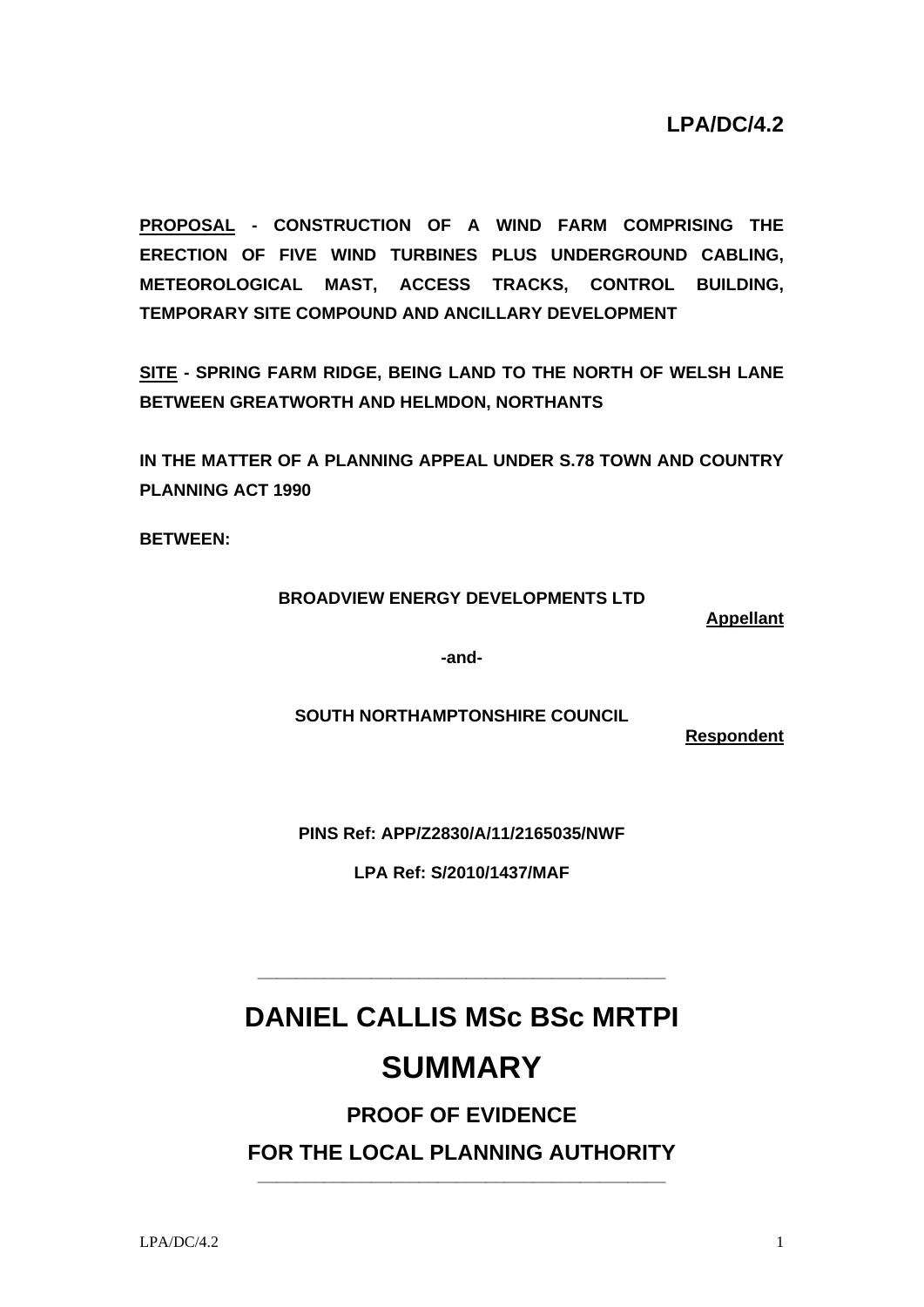### **BACKGROUND**

- 1.1 In my proof I provide an overview of the relevant policies of the development plan, the emerging plan and other material considerations including the NPPF and the renewable energy policy framework.
- 1.2 It is clear that Government policy strongly promotes renewable energy developments as part of a commitment to a low carbon future. It is also clear that onshore wind energy continues to be regarded as an essential component of the energy mix. However, support for renewable energy development is qualified and recent government statements and guidance indicate something of a 'reining in' to the direction of travel, levelling the playing field between the unquestioned need for such development and the consideration of associated impacts.
- 1.3 In line with government policy and guidance the Council has a generally supportive and proactive approach towards renewable energy proposals. Insofar as it is appropriate to demonstrate that approach by reference to decisions taken by the Council, this generally positive approach can be shown by the Council's record to date in determining wind energy proposals to date.
- 1.4 Predominantly as a result of the submission of the FEI, the Council is no longer contesting three of the six original reasons for refusal. However, as demonstrated by the Council's witnesses, the level of harm relating to the three remaining reasons is significant, both individually and cumulatively.

### Does the proposed development accord with the statutory Development Plan?

- 1.5 Section 38(6) of the Planning and Compulsory Purchase Act 2004 requires the Inspector to determine this appeal in accordance with the development plan for the area of the appeal site, unless material considerations indicate otherwise
- 1.6 As evidenced by the Council's Landscape witness, Kate Ahern, the proposed development of a wind farm of this size and extent in this open countryside location will clearly have a significant major adverse visual impact on the character and appearance of the site and the surrounding area as well as on residential amenity in the cases of Stuchbury Hall Farm and Grange Farm. As a result the proposal would be contrary SNLP policies G3 (A and D), EV2 and EV29, the South Northamptonshire Wind Turbines in the Open Countryside adopted SPD and Policies S1 and S11 of the draft JCS.
- 1.7 In addition, as evidenced by Naomi Archer and Richard Hall, the proposal would have a significant impact upon the setting of numerous important cultural and heritage assets and would be perceived by users of the local public rights of way network to severely harm their outlook and safety. As a result the proposal is contrary to SNLP policies G3(I and J), EV11, EV12 and EV28; the South Northamptonshire Wind Turbines in the Open Countryside adopted SPD and Policies BN5 and S11 of the draft JCS.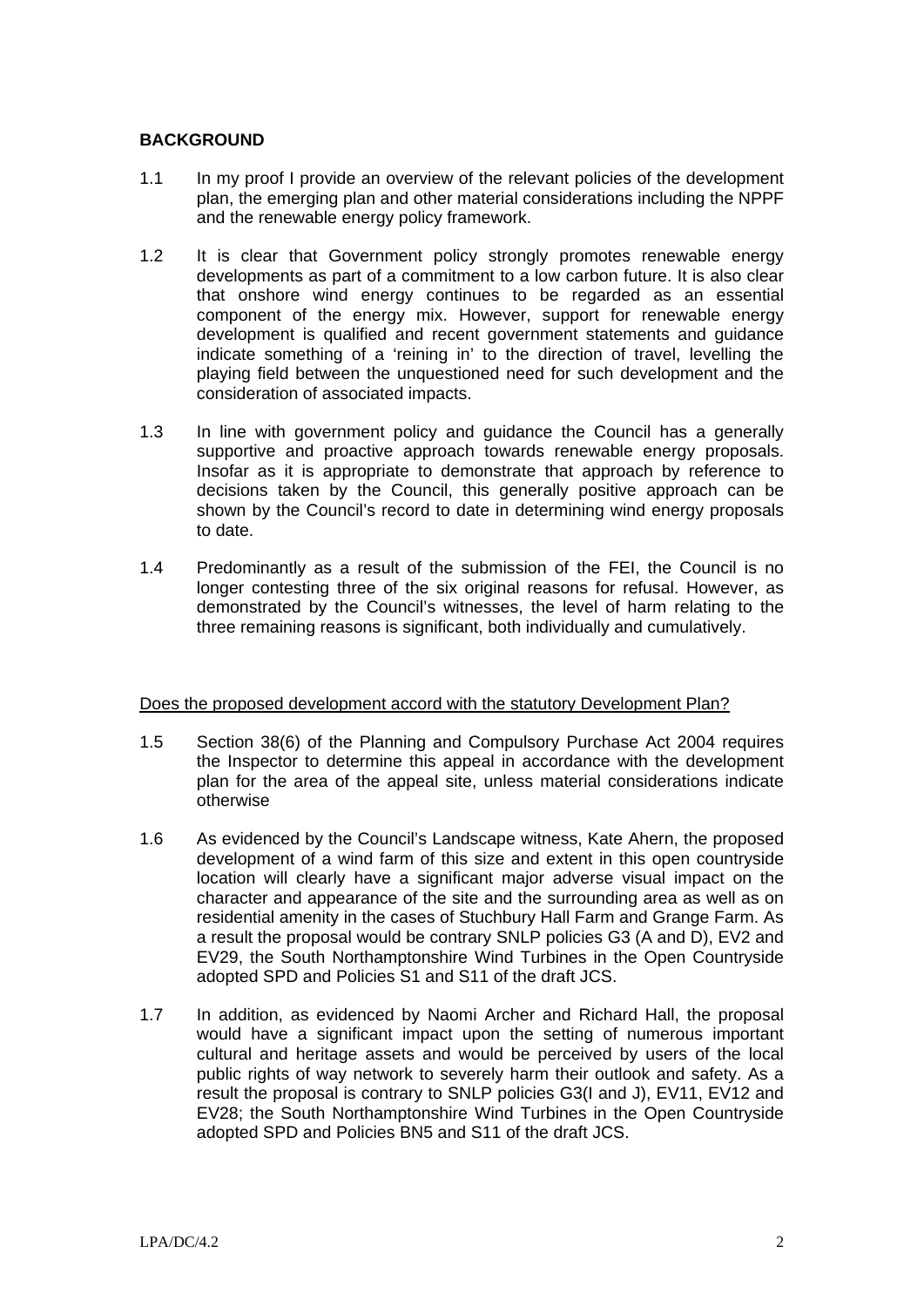1.8 As discussed in my main proof, and as accepted by the Previous Inspector, Elizabeth Fieldhouse, the policies of the SNLP are considered to be consistent with the broad policy principles of the NPPF and, therefore, in relation to paragraph 216 of the NPPF, they are able to carry full, or at least significant, weight.

#### Do material considerations outweigh the provisions of the Development Plan?

- 1.9 In terms of prevailing national policy, it is my view that the support given for renewable energy development in the new NPPF is heavily qualified: context is everything, and planning permission should not be granted simply (or mainly) because a proposal is for renewable energy development, regardless of the adverse environmental and social impacts on the particular location in which the development is to be situated.
- 1.10 In terms of the emerging JCS, this is a material consideration. Although not yet part of the Development Plan, the JCS can be given significant weight because it is at an advanced stage of preparation, there are no significant objections relating specifically to the policies relevant to this appeal, and the emerging policies are all fully consistent with the NPPF. Policy S11 specifically relates to Low Carbon and Renewable Energy.
- 1.11 Other material considerations include:
	- National energy policy and policy on renewable energy developments and the contribution that the proposal would make towards achieving renewable energy objectives, tackling climate change and improving national energy security;
	- Progress at a national level towards the deployment of renewable energy in all its forms;
	- National planning advice contained in the recently published 'Planning practice guidance for renewable and low carbon energy' and in NPS documents EN-1 and EN-3;
- 1.12 When carrying out the planning balance I believe it is clear that, despite the generic benefits, the proposal will cause an unacceptable harm in terms of its landscape and visual impacts and impacts to residential amenity. In addition, the proposal will also cause significant harm to cultural heritage assets and to the perceived safety and outlook for the valued local public rights of way network. Even if the Inspector concludes that the landscape, visual and residential amenity harm is not sufficient to sustain dismissing the appeal on its own, when taken cumulatively with the other harms identified, I believe the balance is weighed firmly against the proposal.
- 1.13 The proposal is contrary to the Development Plan and the other material considerations do not outweigh that conflict.

#### Overall conclusion

1.14 The importance of assisting in the delivery of the Government's climate change and energy policies is not disputed. However, very positive progress in deployment to date means that there is no longer quite the same urgency there once was. This is reflected in recent Government statements and